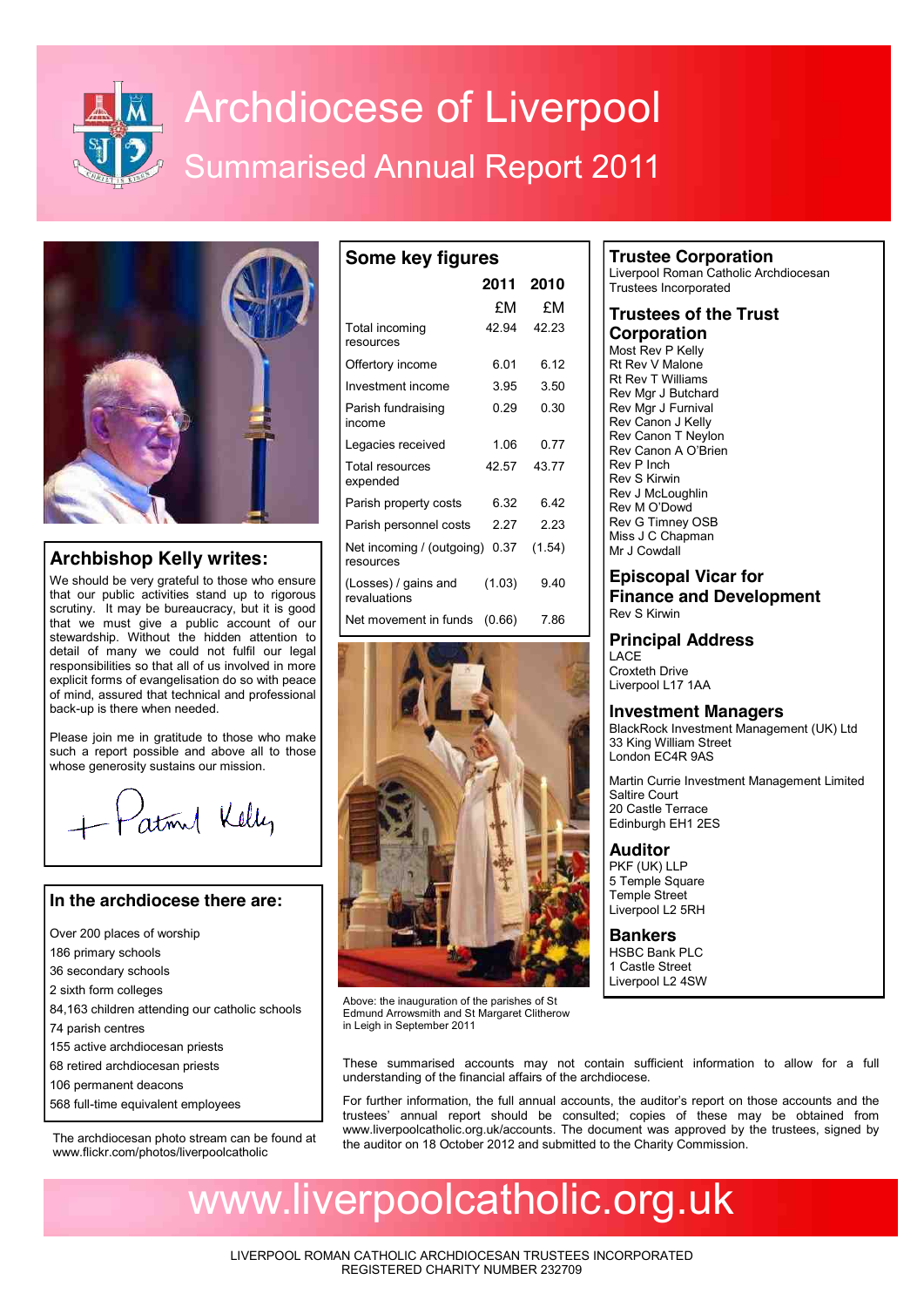For financial reporting purposes, the archdiocese is split into two main categories, the parochial and curial sections. Each section has three subcategories being unrestricted, designated, and restricted and these are further explained below.

Parochial includes the aggregated performance of the parishes, the assessment fund and expenditure on archdiocesan school building projects.

**Curial** includes the central administrative function, the cathedral, subsidiaries and various other funds including priests' training and retirement funds. **Unrestricted funds** are funds which are available for use at the discretion of the trustees in furtherance of the objects of the archdiocese and which have not been designated for any other purpose.

**Designated funds** are unrestricted funds that have been set aside by the trustees for specific purposes.

**Restricted funds** are funds that are used in accordance with specific restrictions imposed by donors or that have been raised for particular purposes.

| <b>STATEMENT OF FINANCIAL</b><br><b>ACTIVITIES FOR THE YEAR ENDED</b> | <b>Parochial</b><br><b>Unrestricted</b> | <b>Parochial</b><br><b>Designated</b><br><b>Funds</b> | <b>Parochial</b><br><b>Restricted</b> | <b>Curial</b><br><b>Unrestricted</b> | <b>Curial</b><br><b>Designated</b> | <b>Curial</b><br><b>Restricted</b> | <b>TOTAL</b><br>2011 | <b>TOTAL</b><br>2010     |
|-----------------------------------------------------------------------|-----------------------------------------|-------------------------------------------------------|---------------------------------------|--------------------------------------|------------------------------------|------------------------------------|----------------------|--------------------------|
| 31 DECEMBER 2011                                                      | <b>Funds</b><br>£000s                   | £000s                                                 | <b>Funds</b><br>£000s                 | <b>Funds</b><br>£000s                | <b>Funds</b><br>£000s              | <b>Funds</b><br>£000s              | £000s                | £000s<br><b>Restated</b> |
| <b>INCOMING RESOURCES</b>                                             |                                         |                                                       |                                       |                                      |                                    |                                    |                      |                          |
| <b>Voluntary income</b>                                               | 9,854                                   | 557                                                   | 1,936                                 | 374                                  | 172                                | 318                                | 13,211               | 13,358                   |
| Activities for generating funds                                       | 287                                     |                                                       | $\blacksquare$                        | 23,190                               | ÷                                  | ÷                                  | 23,477               | 23,627                   |
| <b>Investment income</b>                                              | 1,324                                   | 246                                                   | $\overline{7}$                        | 397                                  | 1,879                              | 97                                 | 3,950                | 3,500                    |
| <b>Charitable activities</b>                                          | 282                                     |                                                       |                                       | 239                                  | 533                                | $\overline{2}$                     | 1,056                | 1,266                    |
| Other                                                                 | 595                                     |                                                       |                                       |                                      | 649                                |                                    | 1,244                | 481                      |
| <b>TOTAL INCOMING RESOURCES</b>                                       | 12,342                                  | 803                                                   | 1,943                                 | 24,200                               | 3,233                              | 417                                | 42,938               | 42,232                   |
| <b>RESOURCES EXPENDED</b>                                             |                                         |                                                       |                                       |                                      |                                    |                                    |                      |                          |
| <b>Charitable activities</b>                                          | (11, 791)                               | (100)                                                 | (1, 476)                              | (1, 152)                             | (4,031)                            | (422)                              | (18, 972)            | (20, 206)                |
| Investment management & governance                                    | (106)                                   | (38)                                                  |                                       | (8)                                  | (305)                              | (4)                                | (461)                | (429)                    |
| Cost of generating funds                                              | (70)                                    |                                                       | ٠                                     | (23,026)                             | (37)                               | $\blacksquare$                     | (23, 133)            | (23, 139)                |
| <b>TOTAL RESOURCES EXPENDED</b>                                       | (11, 967)                               | (138)                                                 | (1, 476)                              | (24, 186)                            | (4, 373)                           | (426)                              | (42, 566)            | (43, 774)                |
| <b>NET (OUTGOING) / INCOMING</b>                                      |                                         |                                                       |                                       |                                      |                                    |                                    |                      |                          |
| <b>RESOURCES BEFORE TRANSFERS</b><br><b>Transfers</b>                 | 375<br>(727)                            | 665<br>99                                             | 467<br>(579)                          | 14<br>162                            | (1, 140)<br>1,307                  | (9)<br>(262)                       | 372                  | (1, 542)                 |
| <b>NET (OUTGOING) / INCOMING</b>                                      |                                         |                                                       |                                       |                                      |                                    |                                    |                      |                          |
| <b>RESOURCES</b>                                                      | (352)                                   | 764                                                   | (112)                                 | 176                                  | 167                                | (271)                              | 372                  | (1, 542)                 |
| Revaluations and gains / (losses) on<br>investment properties         | 467                                     |                                                       |                                       | 170                                  | 1,790                              | ٠                                  | 2,427                | 2,183                    |
| Unrealised gains / (losses) on investments<br>and deposits            | (1, 237)                                | (346)                                                 | (12)                                  | (231)                                | (1, 439)                           | (195)                              | (3, 460)             | 7,214                    |
| <b>NET MOVEMENT IN FUNDS</b>                                          | (1, 122)                                | 418                                                   | (124)                                 | 115                                  | 518                                | (466)                              | (661)                | 7,855                    |
| Fund balances at 1 January 2011                                       | 66,537                                  | (2, 373)                                              | 1,607                                 | 7,957                                | 63,749                             | 13,947                             | 151,424              | 143,569                  |
| <b>FUND BALANCES AT 31 DECEMBER 2011</b>                              | 65,415                                  | (1, 955)                                              | 1,483                                 | 8,072                                | 64,267                             | 13,481                             | 150,763              | 151,424                  |

#### **INCOMING RESOURCES**

Parishioners continue to support their parishes and the total offertory exceeded £6M (2010: £6.12M). Many parishes have benefited from responsible giving campaigns and those where a campaign took place reported sustained increases in giving. Gift aid recovery remained strong despite transitional relief ending in 2010 and the total recovered exceeded £0.90M, as in 2010.

Parishioners' responses to appeals and special collections remain generous with £1.94M received in 2011 (2010: £2.02M) with external charities such as CAFOD benefiting in addition to archdiocesan collections for purposes such as LAMP and the Priests' Training Fund.

The value of legacies received by the archdiocese was £1.06M in 2011 (2010: £0.77M). The Priests' Training Fund, LAMP and the George Andrew Fund for retired clergy continue to benefit from the generosity of parishioners through collection income and bequests.

Activities for generating funds totalled £23.48M (2010: £23.62M), including parish fundraising activities and those of subsidiary companies. Many people from a variety of different backgrounds come into contact with the archdiocese through events held in the LACE conference centre. Parish centres continue to be a valuable resource to parishes and the activities of subsidiaries in building projects ensure that projects are managed in a cost-efficient manner to the benefit of parishes and schools.

Investment income, which is made up of dividends, interest and rentals, generated £3.95M (2010: £3.50M) but income derived from cash management activities remains historically low, with £0.35M generated in the year (2010: £0.50M).

Other income includes gains on the sale of property no longer held for charitable purposes, with £0.59M of gains on parish assets and £0.52M generated in respect of central properties.

#### **RESOURCES EXPENDED**

Total resources expended fell by 2.7% from £43.77M in 2010 to £42.57M in 2011. Expenditure on direct charitable activities was £18.97M (2010: £20.21M) with costs categorised within four main areas of activity.

Pastoral work in parishes and that of central departments such as Pastoral Formation accounted for expenditure of £8.03M (2010: £8.41M). In addition to the various administrative costs of running parishes, £1.47M of proceeds on special collections was paid out to external charities and another £1.1M incurred by parishes in respect of liturgical activities.

£6.89M (2010: £7.03M) was expended on utilities and other property costs. Repair and maintenance costs of £3.44M were incurred in 2011 (2010: £3.55M) and continue to reflect the control exercised through the Financial Advisory Committee and the efforts of the archdiocesan surveying team. The expenditure on the maintenance and repair programme ensures that churches and halls are open to the whole community which benefits not only spiritually but also practically from the provision of pastoral care and many other services.

Through the School Projects Fund, the archdiocese engaged in capital and repair projects in excess of £19M, which is funded through government grants and matched by contributions from parishioners and parents of children attending archdiocesan schools. The archdiocese incurred £1.20M (2010: £1.86M) on contributions to building projects and the operations of the Schools and Christian Education Departments.

Clergy costs of £2.87M (2010: £2.91M) were incurred and include £1.54M (2010: £1.58M) in respect of parish clergy with £0.29M (2010: £0.34M) and £0.78M (2010: £0.70M) incurred centrally through the Priests' Training and clergy retirement funds respectively.

Investment management fees and governance accounted for £0.46M (2010: £0.43M) and the cost of generating funds was £23.13M (2010: £23.14M).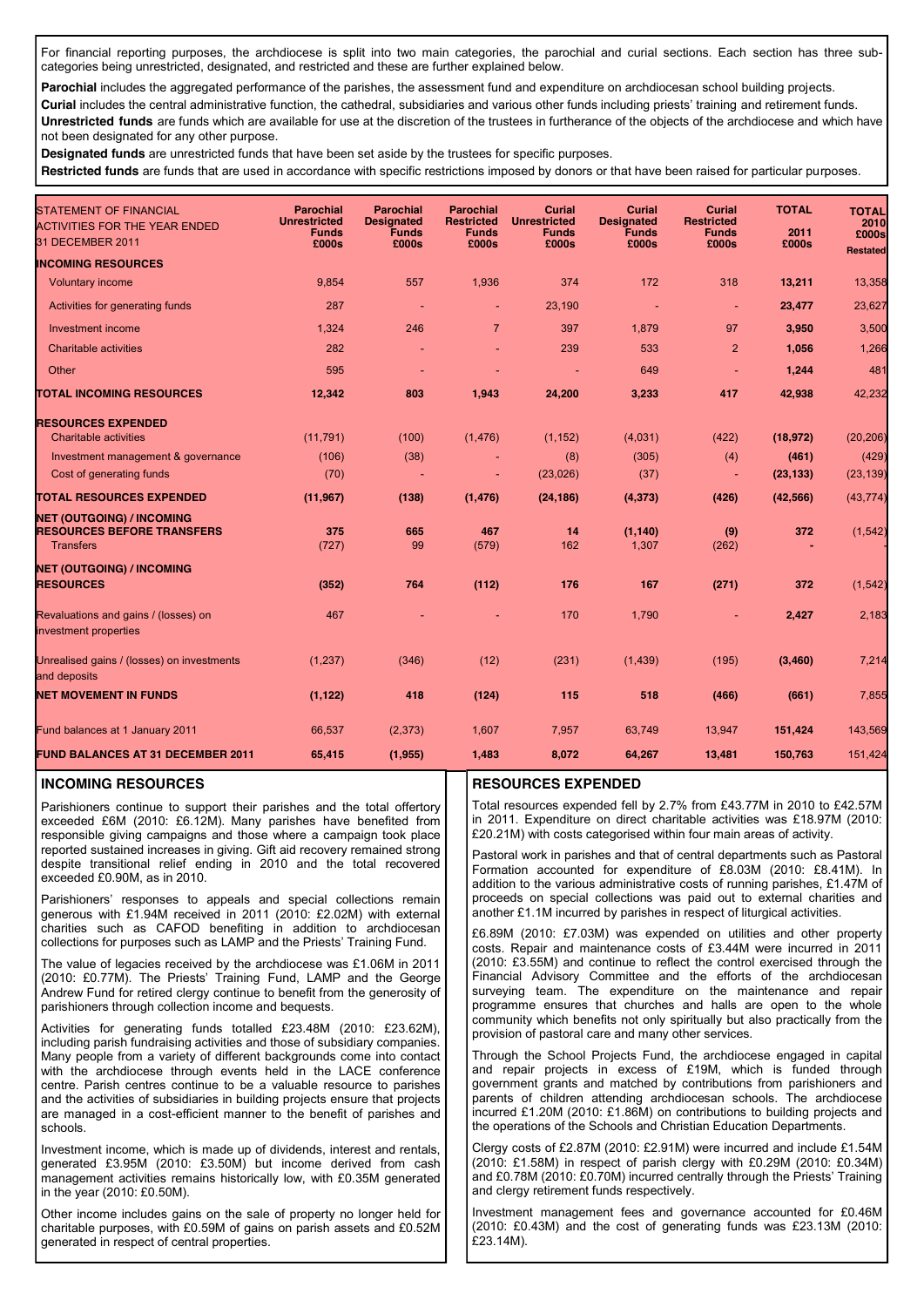#### **FIXED ASSETS**

Tangible fixed assets are included at cost and depreciated over their expected useful lives. Listed properties and other functional church properties are depreciated over 100 years and 50 years respectively.

School properties are valued at £nil. No meaningful value can be attributed to these assets since they are not used directly by the archdiocese, do not generate income, and cannot be disposed of while still occupied.

A number of buildings have been retained as investment properties to generate a rental income for individual parishes. Also included are a number of sites that have been cleared or are in the process of being cleared with the objective of being marketed for sale. Cyclical valuations are undertaken and the revaluations created an unrealised gain of £2.80M (2010: £2.28M).

#### **INVESTMENTS**

Investments held by the archdiocese, managed within the parameters of an ethical investment policy, amounted to £77.62M with an unrealised loss of £3.60M reported in 2011 (2010: £6.62M gain).

#### **NET CURRENT ASSETS**

Net current assets amounted to £18.39M at 2011 compared to £13.43M at 2010. These amounts represent the working capital of the archdiocese and are used to finance the day-to-day activities of all the parishes, clubs, school building projects and central operations.

#### **RESERVES**

The total reserves held at 31 December 2011 amounted to £150.76M (2010: £151.42M). An analysis of designated and restricted funds can be found on page 4.

Unrestricted funds are available for use at the discretion of the trustees. Parochial unrestricted funds were £65.41M at 31 December 2011 (2010: £66.54M). At the same time, curial unrestricted funds were £8.07M (2010: £7.96M).

The level of reserves freely available amounted to 23 months' expenditure, (2010: 21 months), excluding fixed assets held for charitable use. The trustees consider that reserves equating to 36 months' expenditure are sufficient to enable the charity to fulfil all of its obligations and commitments.

| <b>BALANCE SHEET AT</b><br><b>31 DECEMBER 2011</b> | Paro-<br>chial<br>2011<br>£000s | <b>Curial</b><br>2011<br>£000s | Total<br>2011<br>£000s | Paro-<br>chial<br>2010<br>£000s | <b>Curial</b><br>2010<br>£000s<br><b>Restated</b> | Total<br>2010<br>£000s<br><b>Restated</b> |
|----------------------------------------------------|---------------------------------|--------------------------------|------------------------|---------------------------------|---------------------------------------------------|-------------------------------------------|
| <b>FIXED ASSETS</b>                                |                                 |                                |                        |                                 |                                                   |                                           |
| <b>Tangible assets</b>                             |                                 |                                |                        |                                 |                                                   |                                           |
| - investment properties                            | 8,577                           | 6,941                          | 15,518                 | 7,926                           | 8,724                                             | 16,650                                    |
| - other                                            | 17,233                          | 22,005                         | 39,238                 | 17,916                          | 22,460                                            | 40,376                                    |
|                                                    | 25,810                          | 28,946                         | 54,756                 | 25,842                          | 31,184                                            | 57,026                                    |
| <b>Investments</b>                                 | 32,834                          | 44,785                         | 77,619                 | 34,064                          | 46,901                                            | 80,965                                    |
| <b>Total Fixed Assets</b>                          | 58,644                          | 73,731                         | 132,375                | 59,906                          | 78,085                                            | 137,991                                   |
| <b>CURRENT ASSETS</b>                              |                                 |                                |                        |                                 |                                                   |                                           |
| <b>Stock</b>                                       |                                 | 677                            | 677                    |                                 | 763                                               | 763                                       |
| <b>Debtors</b>                                     | 2,558                           | 5,584                          | 8,142                  | 3,905                           | 3,508                                             | 7,413                                     |
| <b>Balance at bank</b>                             | 16,473                          | 8,664                          | 25,137                 | 24,579                          | 2,752                                             | 27,331                                    |
| <b>CREDITORS</b>                                   |                                 |                                |                        |                                 |                                                   |                                           |
| - amounts falling due<br>within one year           | (9, 502)                        | (6,066)                        | (15, 568)              | (14, 491)                       | (7, 583)                                          | (22,074)                                  |
| <b>Parish/Curial balances</b>                      | (3,230)                         | 3,230                          |                        | (8, 128)                        | 8,128                                             |                                           |
| <b>NET CURRENT ASSETS</b>                          | 6,299                           | 12,089                         | 18,388                 | 5,865                           | 7,568                                             | 13,433                                    |
| <b>NET ASSETS</b>                                  | 64,943                          | 85,820                         | 150,763                | 65,771                          | 85,653                                            | 151,424                                   |
| <b>ACCUMULATED FUNDS</b>                           |                                 |                                |                        |                                 |                                                   |                                           |
| <b>Restricted funds</b>                            | 1,483                           | 13,481                         | 14,964                 | 1,607                           | 13,947                                            | 15,554                                    |
| <b>Unrestricted funds</b>                          |                                 |                                |                        |                                 |                                                   |                                           |
| - designated                                       | (1,955)                         | 64,267                         | 62,312                 | (2, 373)                        | 63,749                                            | 61,376                                    |
| - general                                          | 65,415                          | 8,072                          | 73,487                 | 66,537                          | 7,957                                             | 74,494                                    |
| <b>TOTAL</b>                                       | 64,943                          | 85,820                         | 150,763                | 65,771                          | 85,653                                            | 151,424                                   |





Top: Hope Academy in Newton-le–Willows which opened in September 2011. Bottom: The official opening of Hope Primary School in Huyton

#### **INDEPENDENT AUDITOR'S STATEMENT TO THE TRUSTEES OF LIVERPOOL ROMAN CATHOLIC ARCHDIOCESAN TRUST**

We have examined the summarised financial statements of the group and parent charity Liverpool Roman Catholic Archdiocesan Trust.

This statement is made solely to the trustees, as a body in accordance with the terms of our engagement. Our work has been undertaken so that we might state to the trustees those matters we have agreed to state to them in this statement and for no other purpose. To the fullest extent permitted by law, we do not accept or assume responsibility to anyone other than the charity's trustees as a body, for our work, for this statement, or for the opinions we have formed.

#### **Respective responsibilities of trustees and auditor**

The trustees are responsible for preparing the summarised financial statements in accordance with the recommendations of the Charities SORP.

Our responsibility is to report to you our opinion on the consistency of the summarised financial statements with the full financial statements and trustees' report. We also read the other information contained in the summarised annual report and consider the implications for our report if we become aware of any apparent misstatements or material inconsistencies with the summarised financial statements.

#### **Basis of opinion**

We conducted our work in accordance with Bulletin 2008/3 'The auditors' statement on the summary financial statement' issued by the Auditing Practices Board for use in the United Kingdom. Our report on the full annual financial statements describes the basis of our opinion on those financial statements.

#### **Opinion**

In our opinion the summarised financial statements are consistent with the full financial statements and the trustees' report of Liverpool Roman Catholic Archdiocesan Trust for the year ended 31 December 2011.

PKF (UK) LLP, Statutory Auditor, Liverpool 18 October 2012